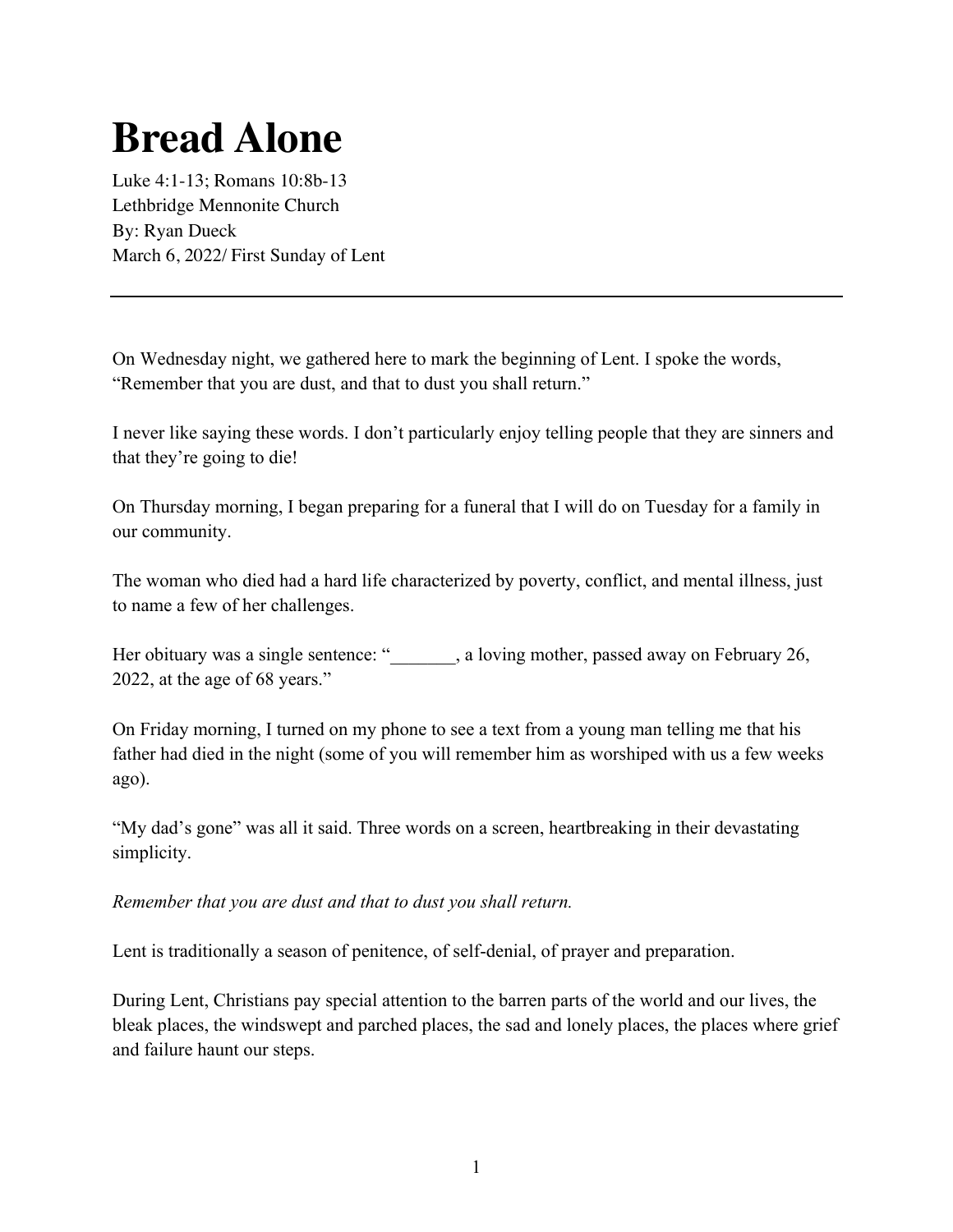We say that God is encountered in these places, too. Perhaps even in unique ways. There is a stark clarity that is sometimes only available in the wilderness.

In the wilderness, many saints down through the ages have come to realize what it is to rely on God alone, to know that ultimately it is God alone who can save.

As I pondered these two deaths in the immediate aftermath of Ash Wednesday, as I thought of the death and grinding violence of war in the Ukraine, as I thought of the pain and isolation many have endured over these last two years of pandemic (it is almost exactly two years ago that the word "covid" entered our lives!), as I thought of the many people in our church and in our community who are struggling these days…

I thought, yes, there are things about our world our particular time that feel a bit "wilderness-y." This is true every year. This year it just somehow feels more acute.

\*\*\*

Our theme for Lent this year is "Seeking God's Ways." The prophet Isaiah famously said, "For my thoughts are not your thoughts, nor are your ways my ways, says the Lord" (Isaiah 55:8).

And it's true.

We think we understand God. We think we know what God wants, how God works, what God is up to in our world and our lives.

And yet we don't. At least not fully or as often as we might think.

Each Sunday during Lent, we will focus on one area of faith and life in which God invites us to move from our ways to God's ways.

This Sunday, our theme is "From security to generosity."

Our gospel text is the story of the temptation of Jesus in the wilderness. Jesus has just been baptized by John in the Jordan when he is led out into the wilderness by the Holy Spirit.

There, for forty days, he eats nothing and is tempted by the devil. At the end of these forty days, the devil offers Jesus three temptations.

- 1. Turn these stones into bread!
- 2. Bow down and worship me and I will give you authority over all the earth!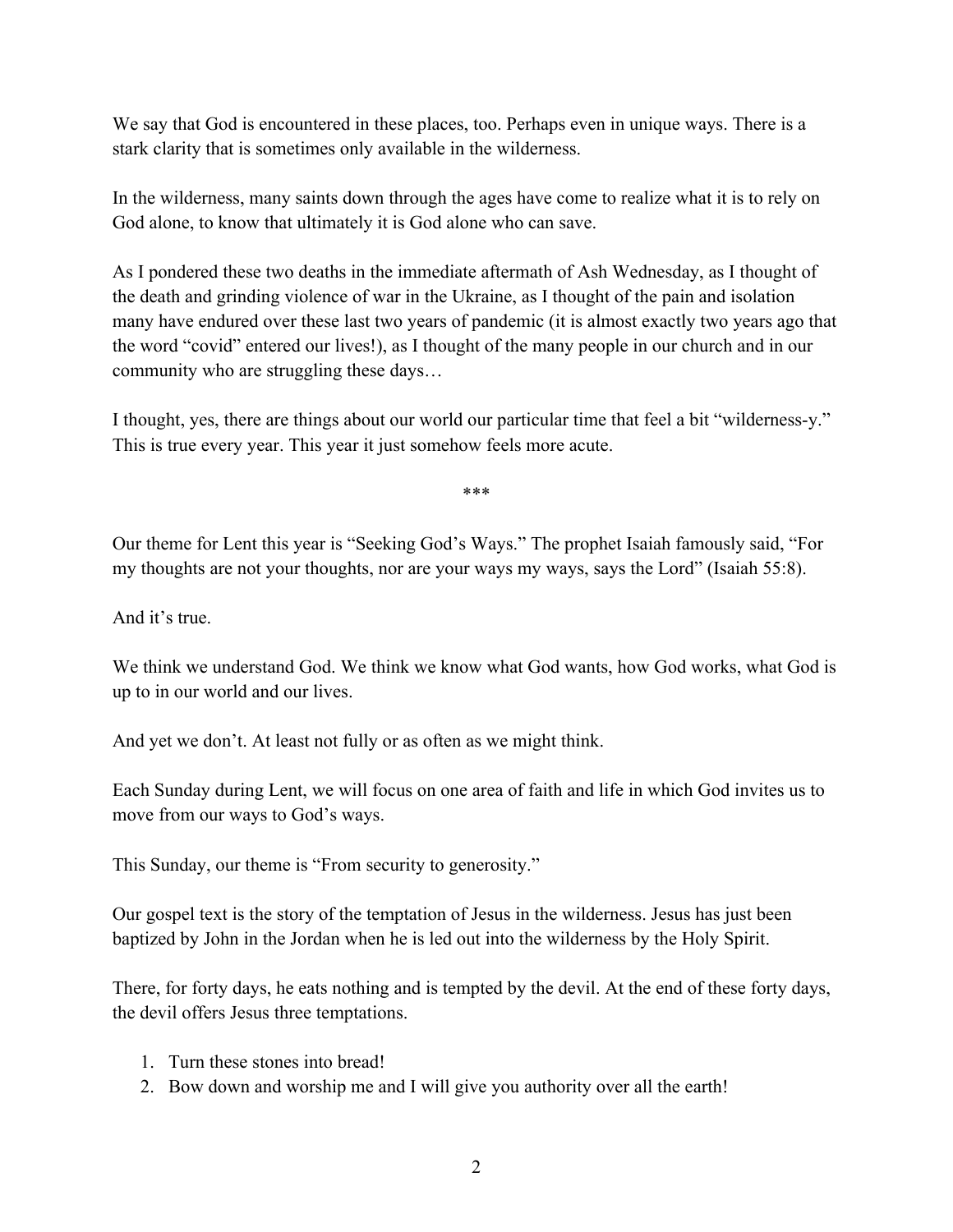3. Throw yourself down from the temple and demonstrate that you are the son of God!

Jesus resists all three temptations. He returns, filled with the power of the Spirit, to Galilee to begin his public ministry of teaching, healing, and proclaiming the kingdom of God.

It's a well-known story.

But as is so often the case, there is a lot going on underneath the surface in this passage.

The first hearers/readers of this story would have heard all kinds of echoes from earlier parts of the biblical narrative.

To begin with, this is not the first time we have heard of the devil whispering in the ears of God's children.

Way back in Genesis, we remember, the serpent saying to Adam and Eve... *Go on, choose your own way... It's OK... God can't be trusted... He doesn't want your eyes to be opened so that you will see good and evil as he does...*

And of course, we know how the story ends—with Adam and Eve yielding to temptation and being exiled from Eden in bitterness and shame.

Secondly, the theme of "wilderness" would have been a very familiar one for the first hearers of this story.

They would have instantly made the connection between Jesus' forty days in the wilderness and Israel's forty years in the wilderness, Moses' forty days on the mountain, etc.

For Israel, the wilderness in between Egypt and Canaan was a time of testing, a time when they frequently stumbled and failed, grumbling against the Lord, fashioning idols, and failing to trust.

The two-fold point would have been clear enough.

Jesus was faithful where Adam was not, resisting the temptations of the devil where the first humans had given in (a point Paul brings out more fully in Romans 5).

Jesus was faithful where Israel was not, persevering through the harshness, the loneliness, and the struggle of the wilderness without giving into grumbling and idolatry.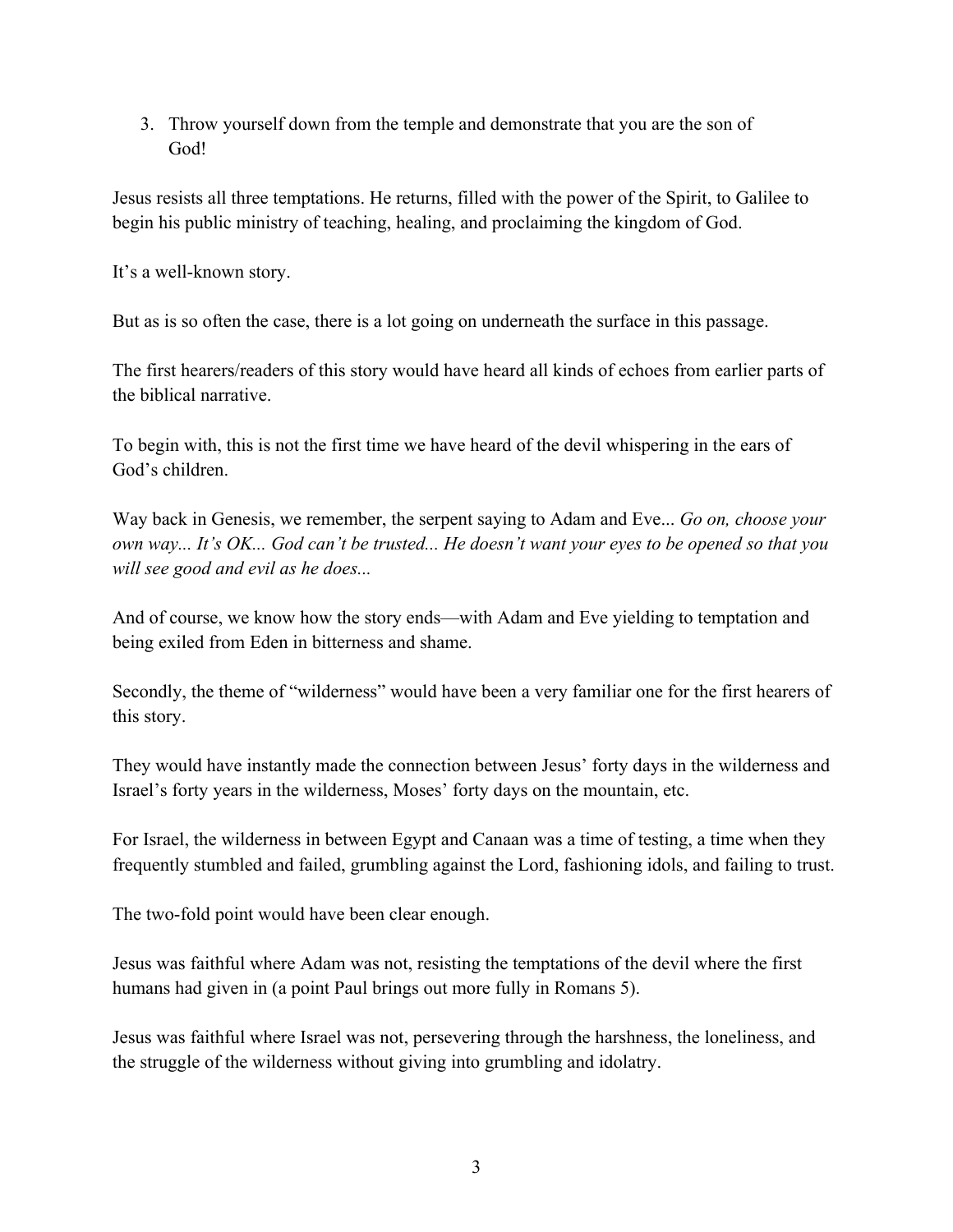Jesus is re-enacting the story from creation and fall to Israel and exile—in a sense, undoing the tragedy of human sin and folly.

Jesus is the new Adam, the new Israel, the truest expression of what humanity was meant to be and to do. He is redeeming and reclaiming the entire human story and launching it into a new way forward.

This text is not a story about Jesus heroically resisting temptation and a call for us to go and do likewise.

This is how I have often heard this passage preached. I've even heard it as a kind of lesson in the importance of memorizing the bible! *Jesus resisted temptation by quoting the Scriptures and so can you!* 

Before *any* of that, this passage is a statement about Jesus' identity and about the scope of what God is doing and will do through him.

Only after we say that this text is primarily about Jesus and his identity can we move on to the practical wisdom that we can apply to our lives in this passage.

And what do we see that we can apply to our own lives, our own experience in the wilderness?

One thing stands out. Jesus refuses to use God as a means to an end. He resists the temptations to do good things for the wrong reasons.

To be clear, the devil does offer Jesus good things.

Stones into bread? Feed a hungry world.

The kingdoms of the world? Use power and authority for good instead of evil. A supernatural sign of divine provision and protection? Eliminate doubt once and for all.

Who better than Jesus, after all, to be trusted with material provision, political power, and supernatural protection? Who better than Jesus to demonstrate that God wants people to be fed, governed well, and safe?

Yet Jesus refuses to use God. In each case, he resists the quick fix, the easier road, the spectacle.

One does not live by bread alone. Worship the Lord your God, and serve only him Do not put the Lord your God to the test.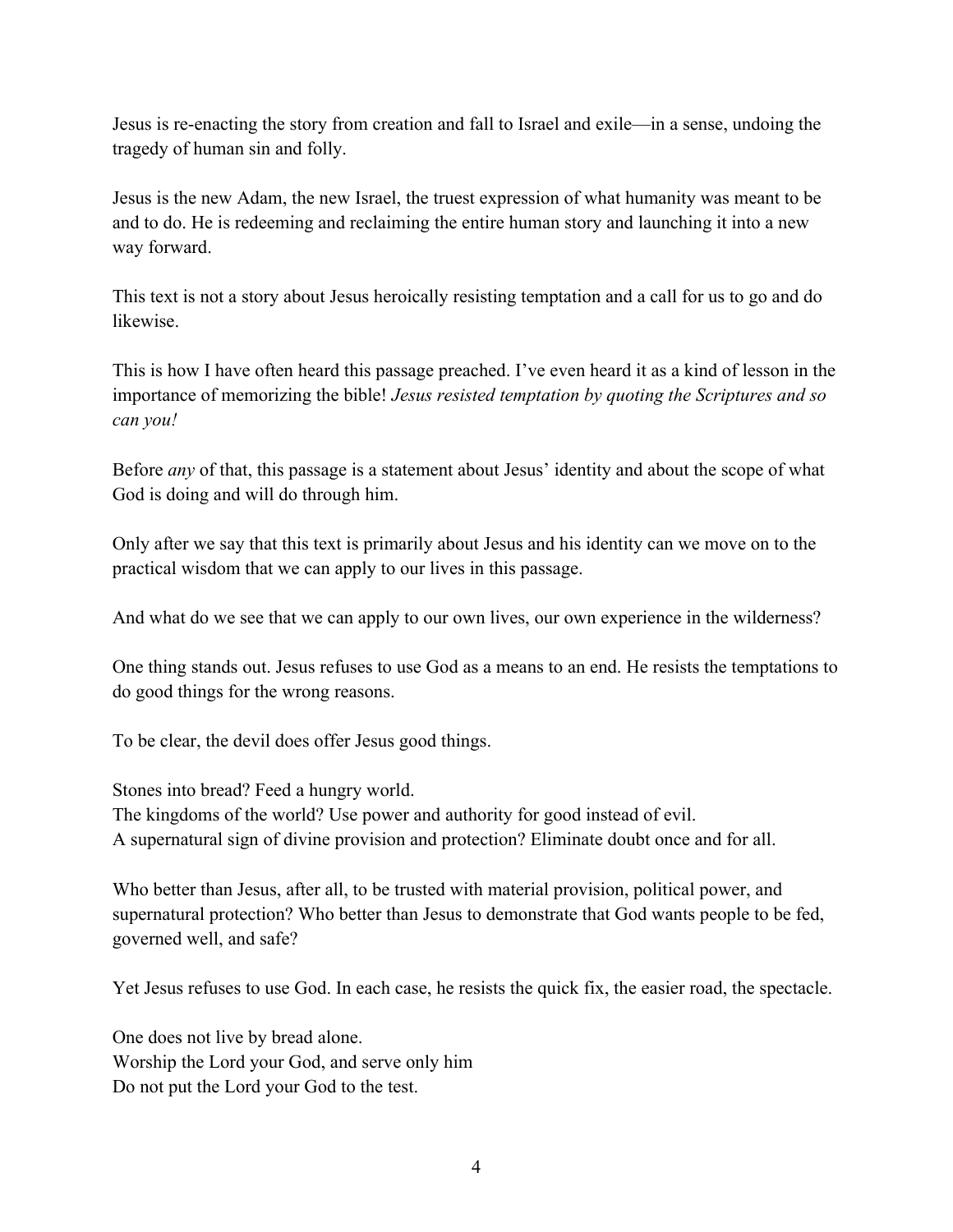In each case, Jesus casts himself back upon the God whose ways are not our ways.

This is an expression of deep trust.

Even in the wilderness, even when things seem most desperate, even when he is at his weakest and most vulnerable, Jesus trusts God alone with his life and with his future.

\*\*\*

And so should we.

Our second reading today comes from Paul's letter to the church in Rome. It, too, is a cry to God alone as the source of salvation.

No one who believes in him will be put to shame. For there is no distinction between Jew and Greek; the same Lord is Lord of all and is generous to all who call on him. For, "Everyone who calls on the name of the Lord shall be saved."

While there is much that we don't understand about God's ways this side of eternity, what Paul sees clearly from the other side of Christ's death and resurrection, is that God is generous.

Anyone who cries out to God will be saved.

It's not about a technique, it's not about attaining a certain level of moral performance, it's not about memorizing the right bible verses bible or getting our theology perfectly sorted out or making sure we do and say all the right things so that God will bless us.

No matter who we are or what we think or how we imagine that God works in the world. No one who believes in Jesus will be put to shame.

And so, on this first Sunday of Lent, we are invited to move from the imagined security of own efforts to the very real generosity of a God has ultimately given us everything in Jesus Christ.

On Friday morning, I was knuckling down to write this sermon. I was scanning some of my past sermons from the first Sunday of Lent.

I had sent the title of my sermon out the previous day, the bulletin was being printed.